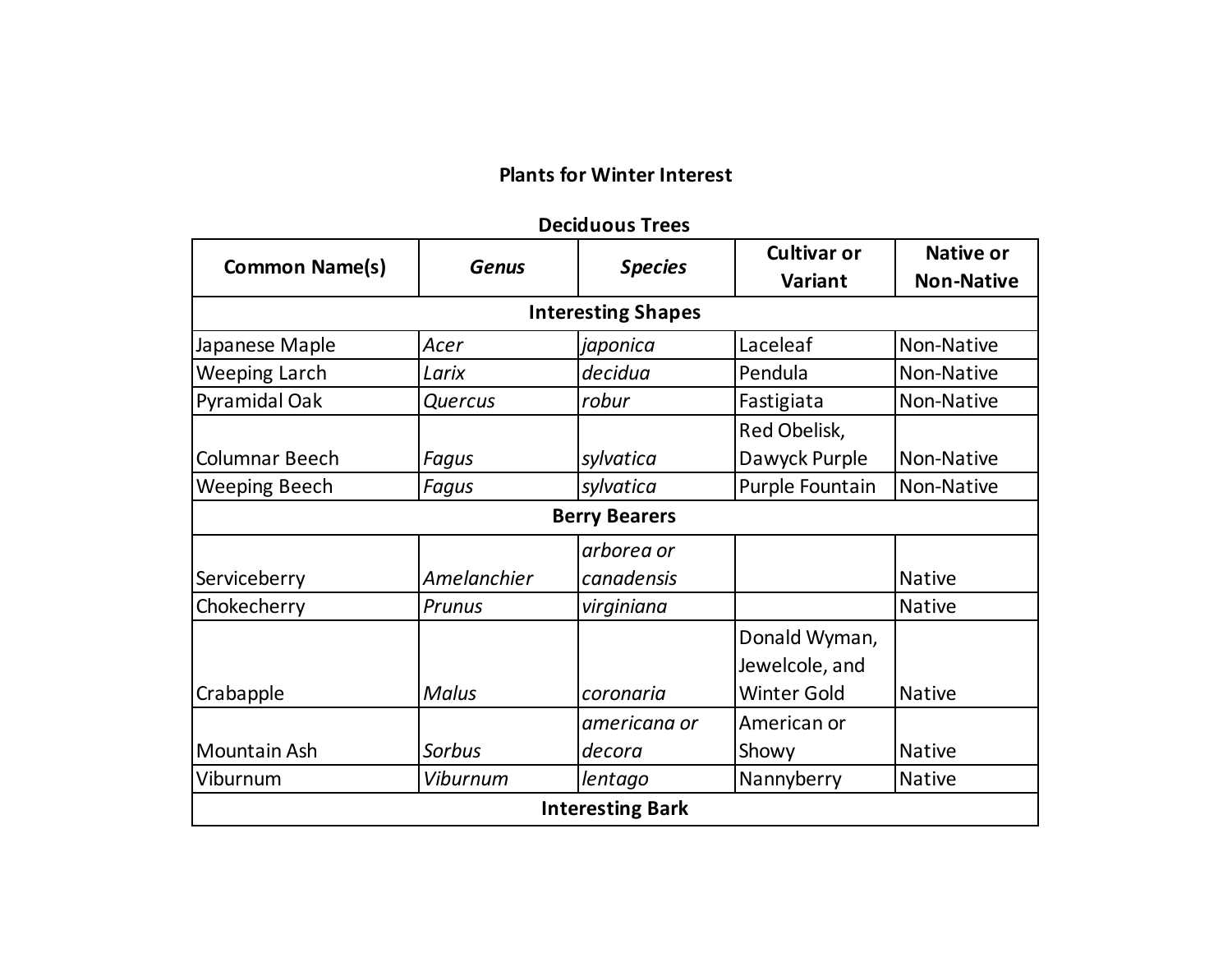| Paperbark Maple  |                |                         |                                   |  |  |  |  |
|------------------|----------------|-------------------------|-----------------------------------|--|--|--|--|
| Acer             | griseum        |                         | Non-Native                        |  |  |  |  |
| Acer             | palmatum       |                         | Non-Native                        |  |  |  |  |
| Liquidambar      | styraciflua    |                         | Non-Native                        |  |  |  |  |
| <b>Stewartia</b> | pseudocamellia |                         | Non-Native                        |  |  |  |  |
| Heptacodium      | miconioides    |                         | Non-Native                        |  |  |  |  |
| <b>Betula</b>    | papyrifera     |                         | <b>Native</b>                     |  |  |  |  |
| Populus          | tremuloides    | <b>Trembling Aspen</b>  | <b>Native</b>                     |  |  |  |  |
|                  |                | American                |                                   |  |  |  |  |
| Platanus         | occidentalis   | Sycamore                | <b>Native</b>                     |  |  |  |  |
| <b>Betula</b>    | nigra          | Little King             | Non-Native                        |  |  |  |  |
| Acer             | triflorum      |                         | Non-Native                        |  |  |  |  |
|                  |                | Cornelian Cherry        |                                   |  |  |  |  |
| Cornus           | mas            | Dogwood                 | Non-Native                        |  |  |  |  |
|                  |                |                         |                                   |  |  |  |  |
| Quercus          | marilandica    |                         | Non-Native                        |  |  |  |  |
| Quercus          | georgiana      |                         | Non-Native                        |  |  |  |  |
| Quercus          | palustris      |                         | <b>Native</b>                     |  |  |  |  |
| <b>Quercus</b>   | coccinea       |                         | Non-Native                        |  |  |  |  |
| Quercus          | serrata        |                         | Non-Native                        |  |  |  |  |
|                  | variabilis or  |                         |                                   |  |  |  |  |
| Quercus          | bungeana       |                         | Non-Native                        |  |  |  |  |
| Fagus            | grandifolia    |                         | <b>Native</b>                     |  |  |  |  |
| Carpinus         | caroliniana    |                         | <b>Native</b>                     |  |  |  |  |
| Ostrya           | virginiana     |                         | <b>Native</b>                     |  |  |  |  |
|                  |                |                         |                                   |  |  |  |  |
|                  |                | <b>Deciduous Shrubs</b> | <b>Retains Leaves into Winter</b> |  |  |  |  |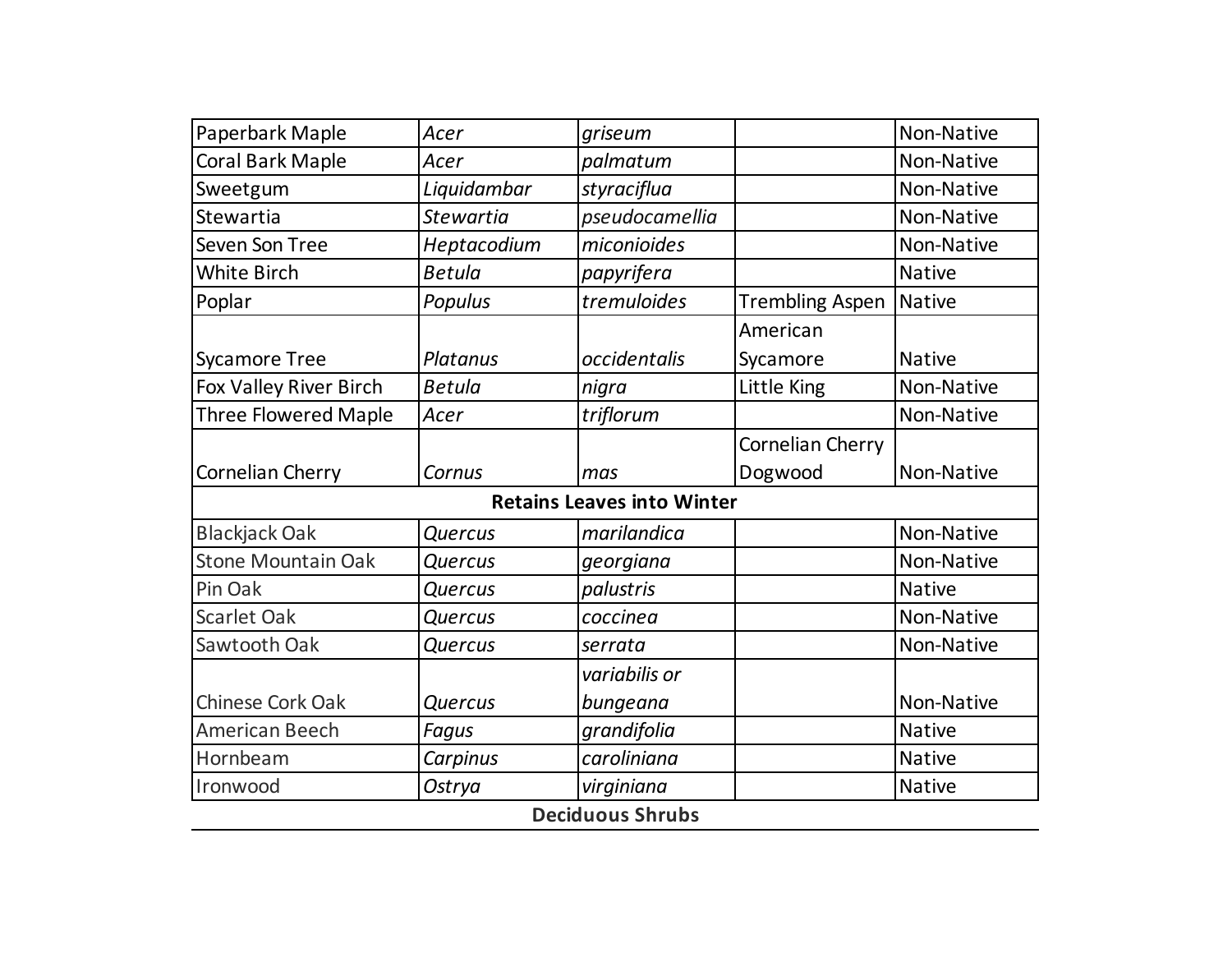| <b>Common Name(s)</b>  | <b>Genus</b> | <b>Species</b> | <b>Cultivar or</b>    | <b>Native or Non-</b> |
|------------------------|--------------|----------------|-----------------------|-----------------------|
|                        |              |                | Variant               | <b>Native</b>         |
|                        |              |                | Elegantissima,        |                       |
| Dogwood - Tatarian     |              |                | Ivory Halo,           |                       |
|                        |              |                | Siberica or           |                       |
|                        | Cornus       | alba           | Kessleringii          | Non-Native            |
| Dogwood - Bunchberry   | Cornus       | canadensis     |                       | <b>Native</b>         |
|                        |              |                | Isanti,               |                       |
| Dogwood - Red Osier    |              |                | Flaviramea or         |                       |
|                        | Cornus       | sericea        | Cardinal              | <b>Native</b>         |
|                        |              |                | Winter Beauty,        |                       |
|                        |              |                | Midwinter Fire or     |                       |
| Dogwood - Blood Twig   |              |                | <b>Annie's Winter</b> |                       |
|                        | Cornus       | sanguinea      | Orange                | Non-Native            |
| Ninebark               | Physocarpus  | opulifolius    |                       | <b>Native</b>         |
| Hydrangea              | Hydrangea    | paniculata     | Panicle               | Non-Native            |
| Winterberry            | <b>Ilex</b>  | verticillata   |                       | <b>Native</b>         |
| Sumac                  | Rhus         | typhina        | Staghorn              | <b>Native</b>         |
| Chokeberry             | Aronia       | melanocarpa    |                       | <b>Native</b>         |
| Beautyberry            | Callicarpa   | americana      |                       | <b>Native</b>         |
| Siberian Peashrub      | Caragana     | arborescens    | Pendula               | Non-Native            |
| <b>Corkscrew Hazel</b> | Corylus      | avellana       | Contorta              | Non-Native            |
|                        |              |                |                       | Native and Non-       |
| Roses                  | Rosa         | sp.            |                       | <b>Native</b>         |
| Azalea                 | Rhododendron | sp.            |                       | Non-Native            |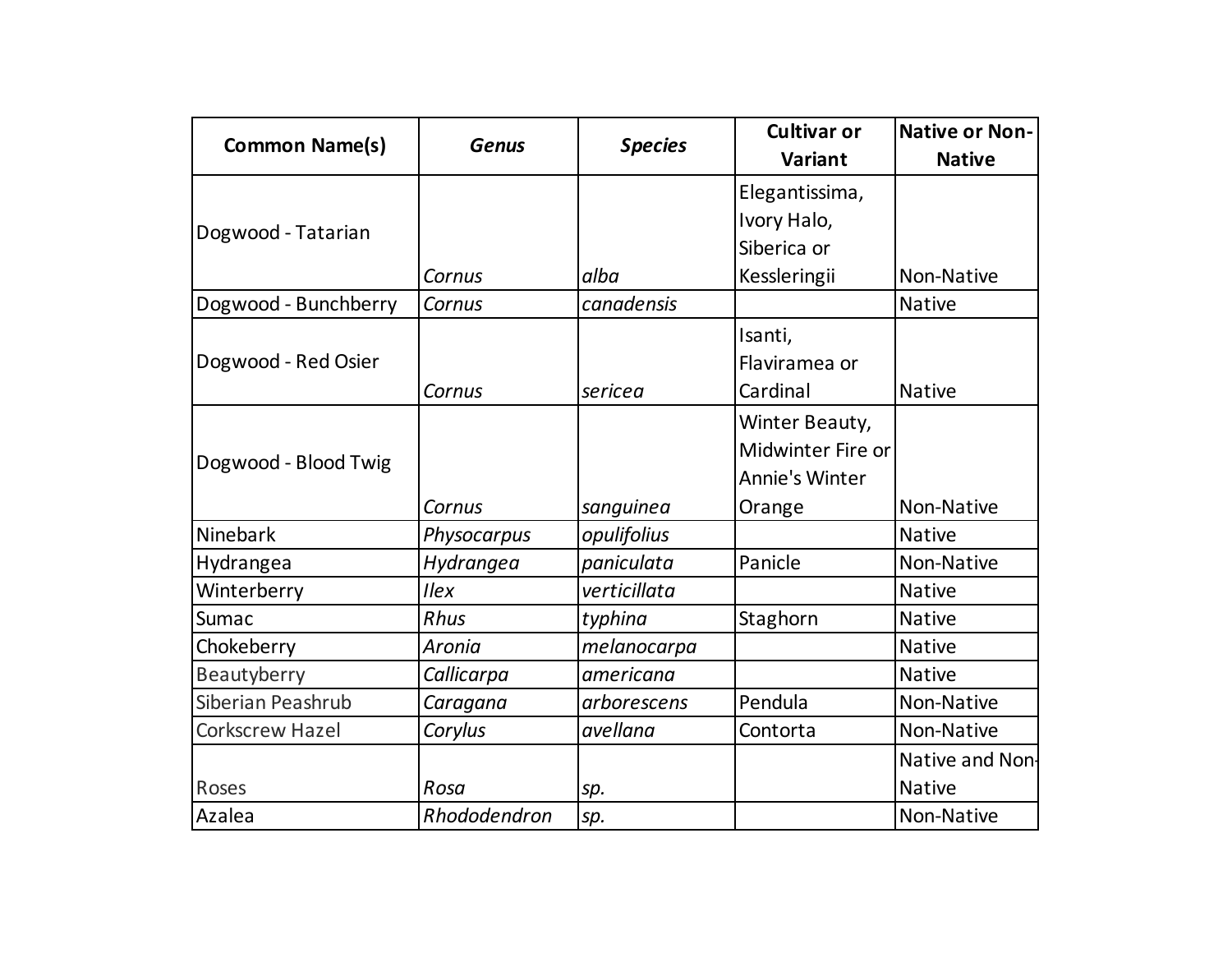| Snowberry                  | Symphoricarpos     | albus           |                       | <b>Native</b>         |
|----------------------------|--------------------|-----------------|-----------------------|-----------------------|
|                            |                    | <b>Conifers</b> |                       |                       |
| <b>Common Name(s)</b>      | <b>Genus</b>       | <b>Species</b>  | <b>Cultivar or</b>    | <b>Native or Non-</b> |
|                            |                    |                 | Variant               | <b>Native</b>         |
| <b>Lacebark Pine</b>       | <b>Pinus</b>       | bungeana        |                       | Non-Native            |
| <b>False Cypress</b>       | Chamaecyparis      | lawsoniana      | Ellwoodii             | Non-Native            |
|                            |                    |                 | Hinoki                |                       |
| <b>False Cypress</b>       |                    |                 | - Pigmaea             |                       |
|                            | Chamaecyparis      | obtusa          | - Nana Gracilis       | Non-Native            |
|                            |                    |                 | Sawara                |                       |
| <b>False Cypress</b>       |                    |                 | - Golden Mop          |                       |
|                            | Chamaecyparis      | pisifera        | <b>Threadleaf</b>     | Non-Native            |
|                            |                    |                 | <b>Atlantic White</b> |                       |
| <b>False Cypress</b>       | Chamaecyparis      | thyoides        | Cedar                 | Non-Native            |
| <b>False Cypress</b>       |                    |                 | Green Arrow,          |                       |
|                            | Chamaecyparis      | nootkatensis    | Pendula               | Non-Native            |
| <b>Blue Spruce</b>         | Picea              | pungens         | Colorado              | <b>Native</b>         |
| <b>Mugo Pine</b>           | Pinus              | mugo            | Dwarf, Gold           | Non-Native            |
| Japanese Umbrella Pine     | <b>Sciadopitys</b> | verticillata    |                       | Non-Native            |
| <b>Birds Nest Spruce</b>   | Picea              | abies           | Nidiformis            | Non-Native            |
| <b>Eastern White Cedar</b> | <b>Thuja</b>       | occidentalis    | Emerald               | <b>Native</b>         |
| Pine                       | Pinus              | strobus         | <b>Eastern White</b>  | <b>Native</b>         |
| Spruce                     | Picea              | glauca          | White, Alaskan        | <b>Native</b>         |
| Macedonia Pine             | <b>Pinus</b>       | peuce           |                       | Non-Native            |
| Norway Spruce              | Picea              | abies           | Acroncona             | Non-Native            |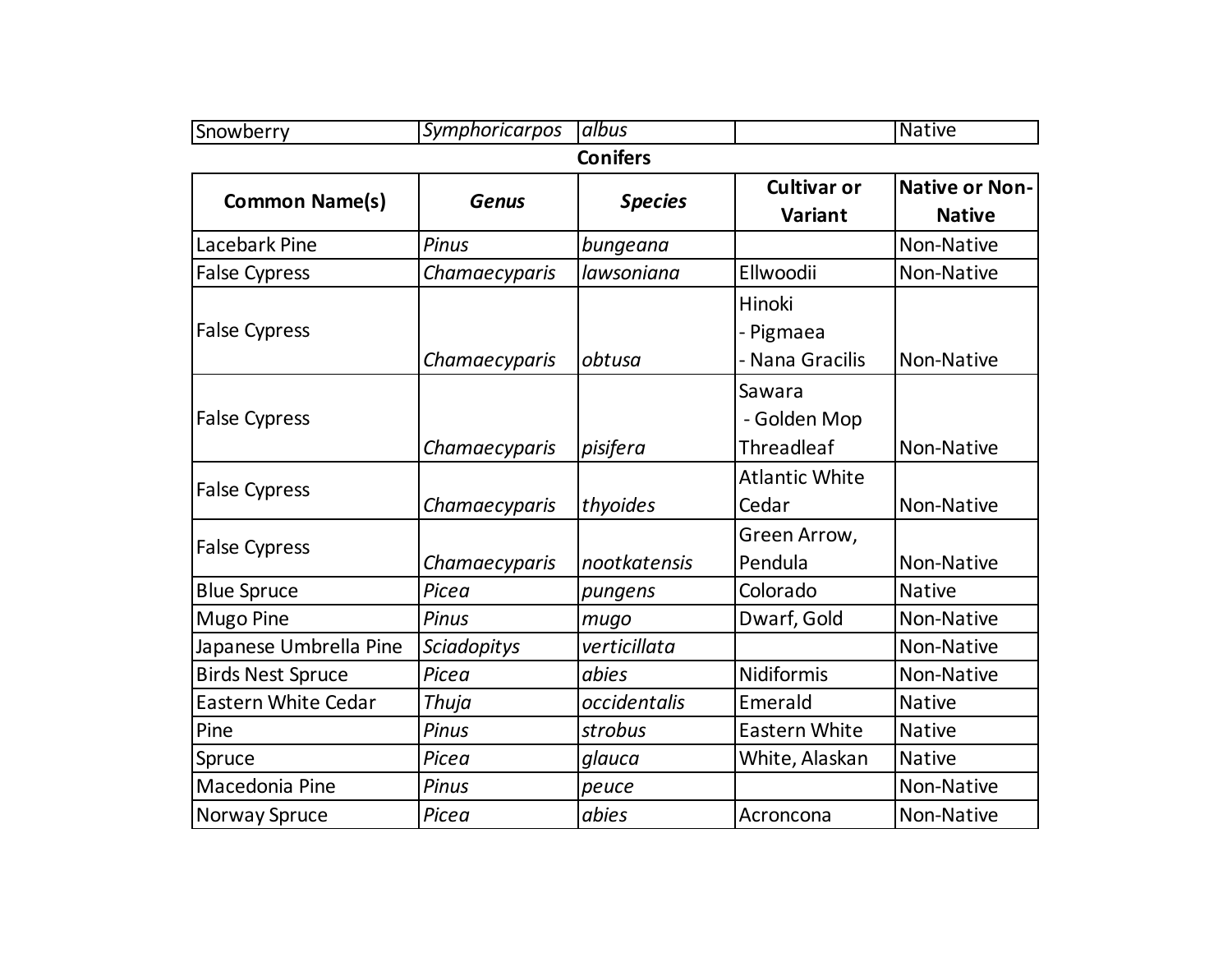| <b>Korean Fir</b>        | <b>Abies</b>     | koreana                           |                    | Non-Native            |
|--------------------------|------------------|-----------------------------------|--------------------|-----------------------|
| Common Juniper           | Juniperus        | communis                          | Creeping Juniper   | <b>Native</b>         |
|                          |                  | <b>Broadleaf Evergreen Shrubs</b> |                    |                       |
| <b>Common Name(s)</b>    | <b>Genus</b>     | <b>Species</b>                    | <b>Cultivar or</b> | <b>Native or Non-</b> |
|                          |                  |                                   | <b>Variant</b>     | <b>Native</b>         |
|                          |                  |                                   |                    | Eastern               |
| Kalm St Johnswort        | <b>Hypericum</b> | kalmianum                         |                    | Canada Native         |
|                          |                  | angustifolia,                     |                    |                       |
| Firethorn                |                  | coccinea,                         |                    |                       |
|                          | Pyrancantha      | koidzumii                         |                    | Non-Native            |
| <b>Winter Heather</b>    | Erica            | carnea                            |                    | Non-Native            |
| Rhododendron             | Rhododendron     | sp.                               |                    | Non-Native            |
| Boxwood                  | <b>Buxus</b>     | sempervirens                      |                    | Non-Native            |
|                          |                  | apiculatus,                       |                    |                       |
| Cotoneaster              |                  | acutifolius,                      |                    |                       |
|                          | Cotoneaster      | horizontalis                      |                    | Non-Native            |
| Euonymus                 | Euonymus         | fortunei                          | Wintercreeper      | Non-Native            |
| <b>Mountain Laurel</b>   | Kalmia           | latifolia                         |                    | Non-Native            |
| Lily of the Valley Shrub | <b>Pieris</b>    | japonica                          |                    | Non-Native            |
|                          |                  | meserveae,                        |                    |                       |
| Holly                    | <b>Ilex</b>      | crenata                           |                    | Non-Native            |
| <b>Vining Plants</b>     |                  |                                   |                    |                       |
| <b>Common Name(s)</b>    | <b>Genus</b>     | <b>Species</b>                    | <b>Cultivar or</b> | <b>Native or Non-</b> |
|                          |                  |                                   | Variant            | <b>Native</b>         |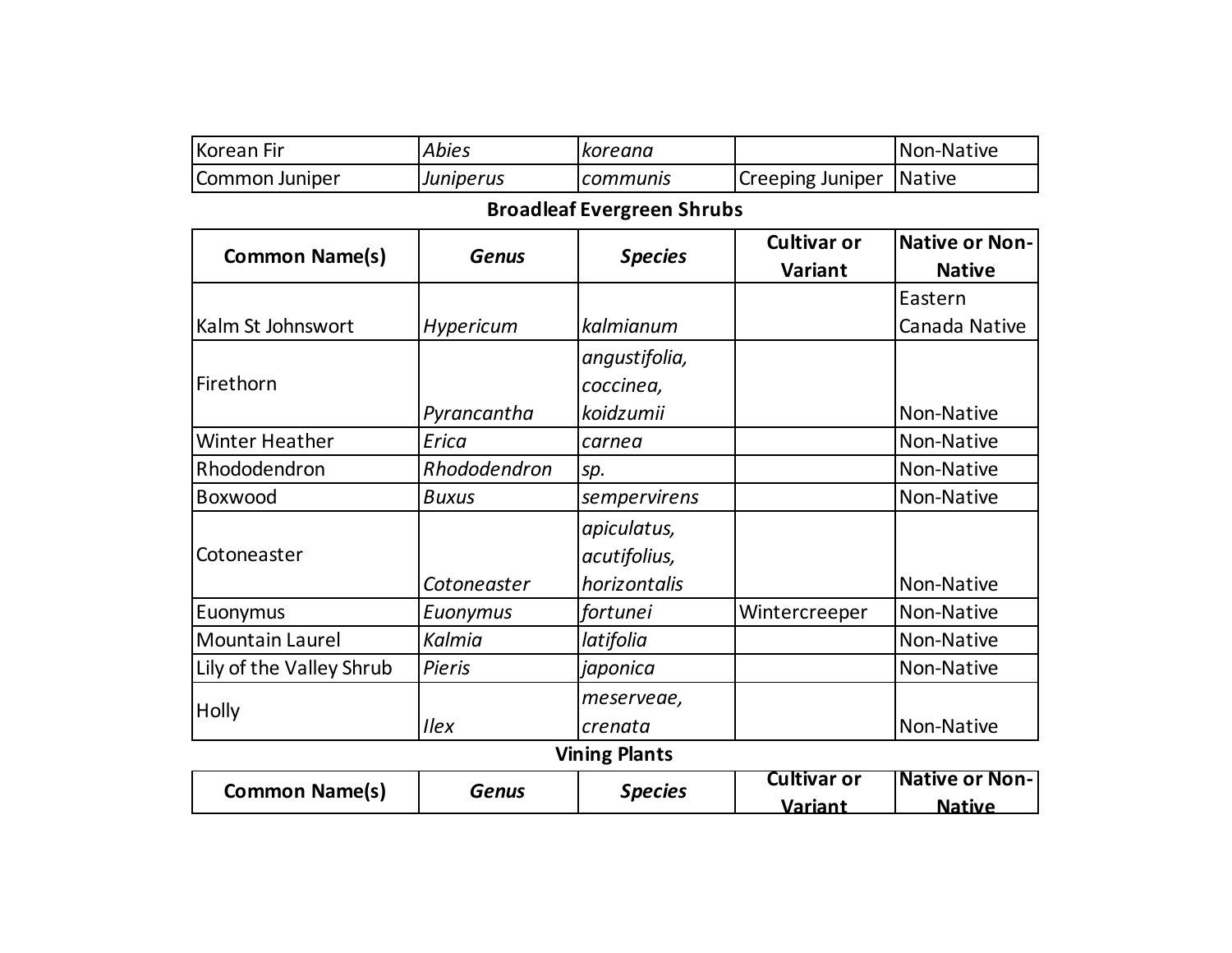|                    |                      | anomala subs. |             |                 |
|--------------------|----------------------|---------------|-------------|-----------------|
| Climbing Hydrangea | Hydrangea            | petiolaris    |             | Non-Native      |
|                    |                      |               |             | Native and Non- |
| <b>Clematis</b>    | <b>Clematis</b>      | sp.           |             | <b>Native</b>   |
|                    |                      | brownii,      |             |                 |
|                    |                      | heckrottii,   |             |                 |
| Honeysuckle        | Lonicera             | periclymenum  | scentsation | Non-Native      |
| <b>Grape Vine</b>  | Vitus                | vinifera      |             | Non-Native      |
| Virginia Creeper   | <b>Pathenocissus</b> | quinquefolia  | Engelmannii | Native          |
| Bittersweet        | <b>Celastrus</b>     | scandens      |             | <b>Native</b>   |

### **Perennials**

| <b>Common Name(s)</b>   | <b>Genus</b> | <b>Species</b> | <b>Cultivar or</b> | Native or Non- |
|-------------------------|--------------|----------------|--------------------|----------------|
|                         |              |                | Variant            | <b>Native</b>  |
| Joe-Pye Weed            | Eupatorium   | maculatum      | Spotted            | <b>Native</b>  |
| <b>Bee Balm</b>         | Monarda      | didyma         |                    | <b>Native</b>  |
| <b>Hollyhock</b>        | Alcea        | rosea          |                    | Non-Native     |
|                         |              | barbeyi,       |                    |                |
| Delphinium              |              | occidentale,   |                    |                |
|                         | Delphinium   | nelsonii       |                    | Non-Native     |
| <b>Black Eyed Susan</b> | Rudbeckia    | hirta          |                    | <b>Native</b>  |
|                         |              |                | Dense Blazing      |                |
| <b>Blazing Star</b>     | Liatris      | spicata        | Star               | <b>Native</b>  |
| Coneflower              | Ratibida     | pinnata        | <b>Grey Head</b>   | <b>Native</b>  |
| Coneflower              | Echinacea    | purpurea       | Purple             | <b>Native</b>  |
| Coneflower              | Echinacea    | pallida        | Pale Purple        | <b>Native</b>  |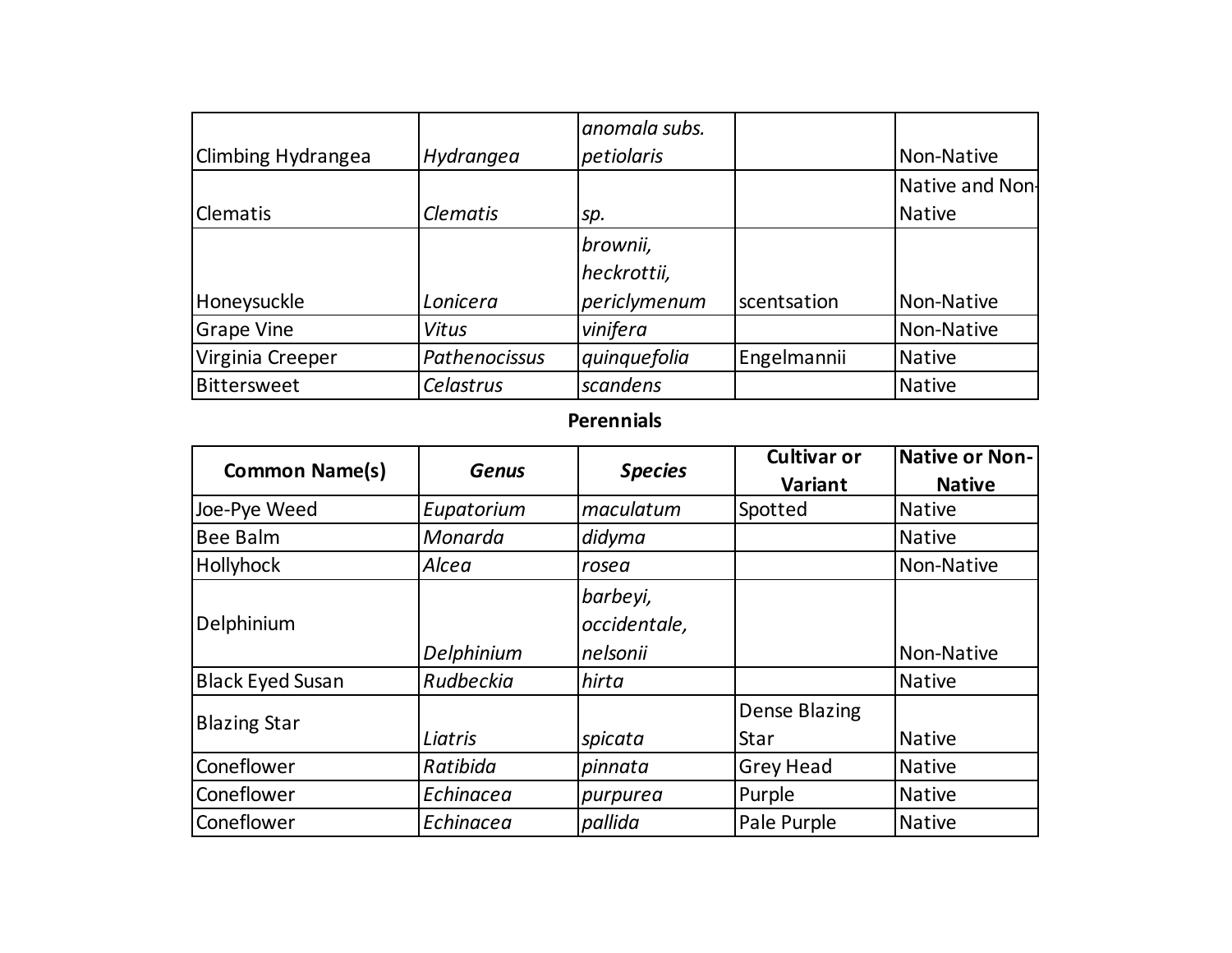| Coneflower          | Rudbeckia | laciniata   | <b>Green Headed</b> | Native         |
|---------------------|-----------|-------------|---------------------|----------------|
| <b>Hyssop</b>       | Agastache | nepetoides  | <b>Yellow Giant</b> | Rare           |
| <b>Tall Phlox</b>   |           |             |                     | Native or Non- |
|                     | Phlox     | paniculata  |                     | <b>Native</b>  |
| Rattle Snake Master | Eryngium  | yuccifolium |                     | Non-Native     |
| <b>Russian Sage</b> | Salvia    | yangii      |                     | Non-Native     |
| Sedum               | Sedum     | sp.         |                     | Non-Native     |

# **Evergreen Perennials**

| <b>Common Name(s)</b> | <b>Genus</b>      | <b>Species</b> | <b>Cultivar or</b> | <b>Native or Non-</b> |
|-----------------------|-------------------|----------------|--------------------|-----------------------|
|                       |                   |                | Variant            | <b>Native</b>         |
| <b>Rock Cress</b>     | Arabis            | alpina         |                    | Non-Native            |
| <b>Sea Thrift</b>     | Armeria           | maritima       |                    | Non-Native            |
| Heartleaf Bergenia    | <b>Bergenia</b>   | cordifolia     |                    | Non-Native            |
| Barrenwort            | Epimedium         | sp.            |                    | Non-Native            |
| Christmas Fern        | Polystichum       | acrostichoides |                    | Non-Native            |
| Sedge                 |                   |                |                    | Non-Native            |
|                       | Carex             | sp.            |                    | and Native            |
| Japanese Spurge       | Pachysandra       | terminalis     |                    | Non-Native            |
| Ginger                | Hexastylis        | arifolia       |                    | Non-Native            |
| <b>Hellebores</b>     |                   |                | Lenten Rose,       |                       |
|                       | <b>Helleborus</b> | sp.            | Christmas Rose     | Non-Native            |
| <b>Coral Bells</b>    | Heuchera          | sp.            |                    | Non-Native            |
| Foamflower            | <b>Tiarella</b>   | cordifolia     |                    | <b>Native</b>         |
| Lily turf             | Liriope           | muscari        |                    | Non-Native            |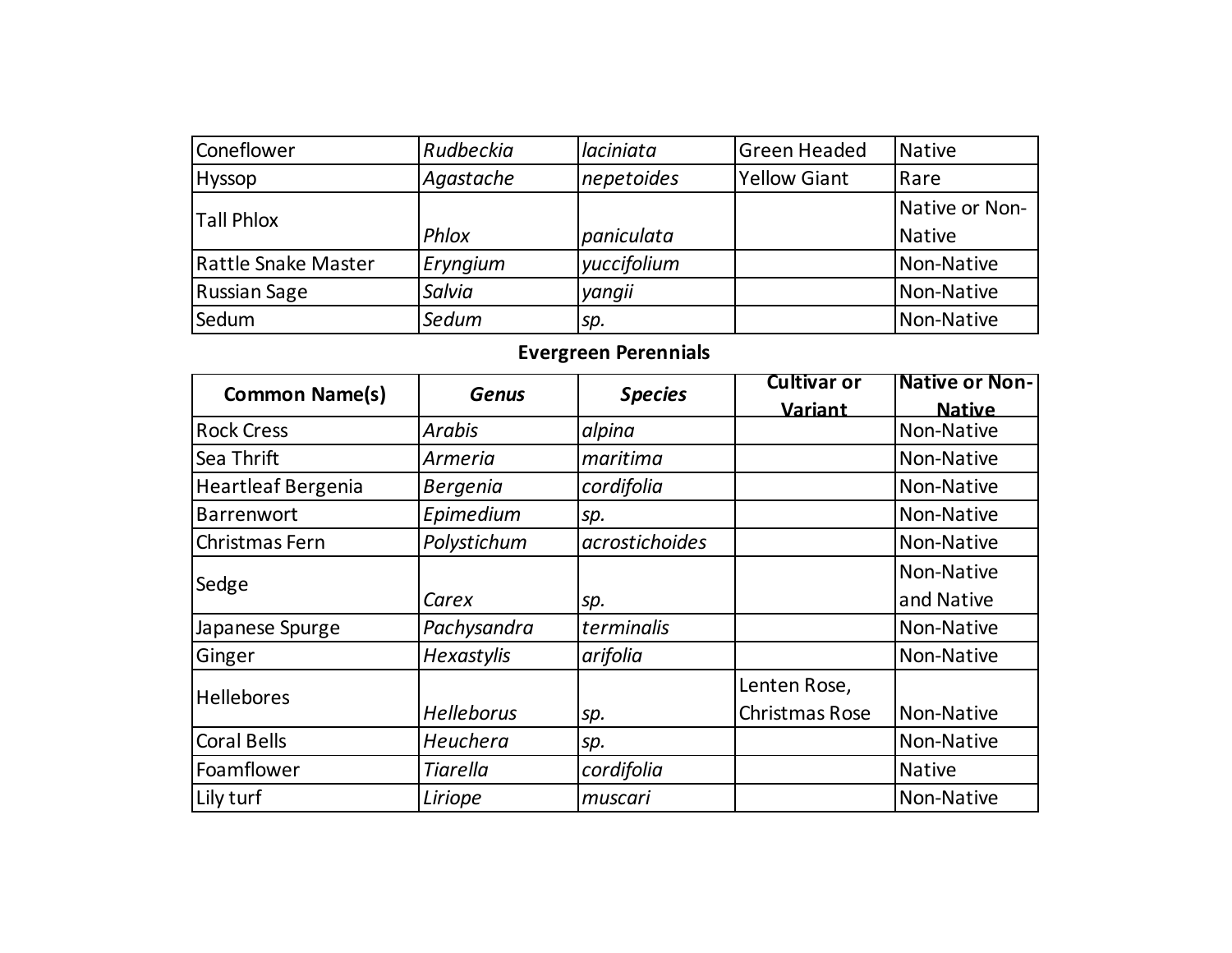| Stonecrop                |                 |                | Angelina, low        |                       |  |  |  |
|--------------------------|-----------------|----------------|----------------------|-----------------------|--|--|--|
|                          | Sedum           | rupestre       | growing types        | Non-Native            |  |  |  |
| Yucca -Adam's Needle     | Yucca           | filamentosa    |                      | Non-Native            |  |  |  |
|                          | <b>Annuals</b>  |                |                      |                       |  |  |  |
| <b>Common Name(s)</b>    | <b>Genus</b>    | <b>Species</b> | Cultivar or          | <b>Native or Non-</b> |  |  |  |
|                          |                 |                | <u>Variant</u>       | <b>Native</b>         |  |  |  |
| Pansy                    | Viola           | wittrockiana   |                      | Non-Native            |  |  |  |
|                          |                 |                | <b>Pigeon Series</b> |                       |  |  |  |
| Ornamental kale          |                 |                | (Pink, Red and       |                       |  |  |  |
|                          | <b>Brassica</b> | oleracea       | White)               | Non-Native            |  |  |  |
| Regular kale             | <b>Brassica</b> | oleracea       |                      | Non-Native            |  |  |  |
| <b>Flowering Cabbage</b> | <b>Brassica</b> | oleracea       | acephala             | Non-Native            |  |  |  |
| Lettuce                  | Lactuca         | sativa         |                      | Non-Native            |  |  |  |
| Asters                   |                 |                |                      | Native or Non-        |  |  |  |
|                          | Aster           | sp.            |                      | <b>Native</b>         |  |  |  |
| Geranium                 | Geranium        | sp.            |                      | Non-Native            |  |  |  |

#### **Grasses**

| <b>Common Name(s)</b>                    | <b>Genus</b> | <b>Species</b> | <b>Cultivar or</b><br>Varient | Native or Non-<br><b>Native</b> |
|------------------------------------------|--------------|----------------|-------------------------------|---------------------------------|
| Northern Wild Oats                       | Avena        | fatua          |                               | Non-Native                      |
| <b>Switch Grass</b>                      | Panicum      | virgatum       |                               | Native                          |
| Karl Foerster Feather Ree Calamagrostis  |              | acutiflora     |                               | Non-Native                      |
| Little Bluestem - 2022 Per Schizachyrium |              | scoparium      |                               | Native                          |
| <b>Big Bluestem</b>                      | Andropogon   | gerardii       |                               | Native                          |
| Northern Sea Oats                        | Chasmanthium | latifolium     |                               | Non-Native                      |